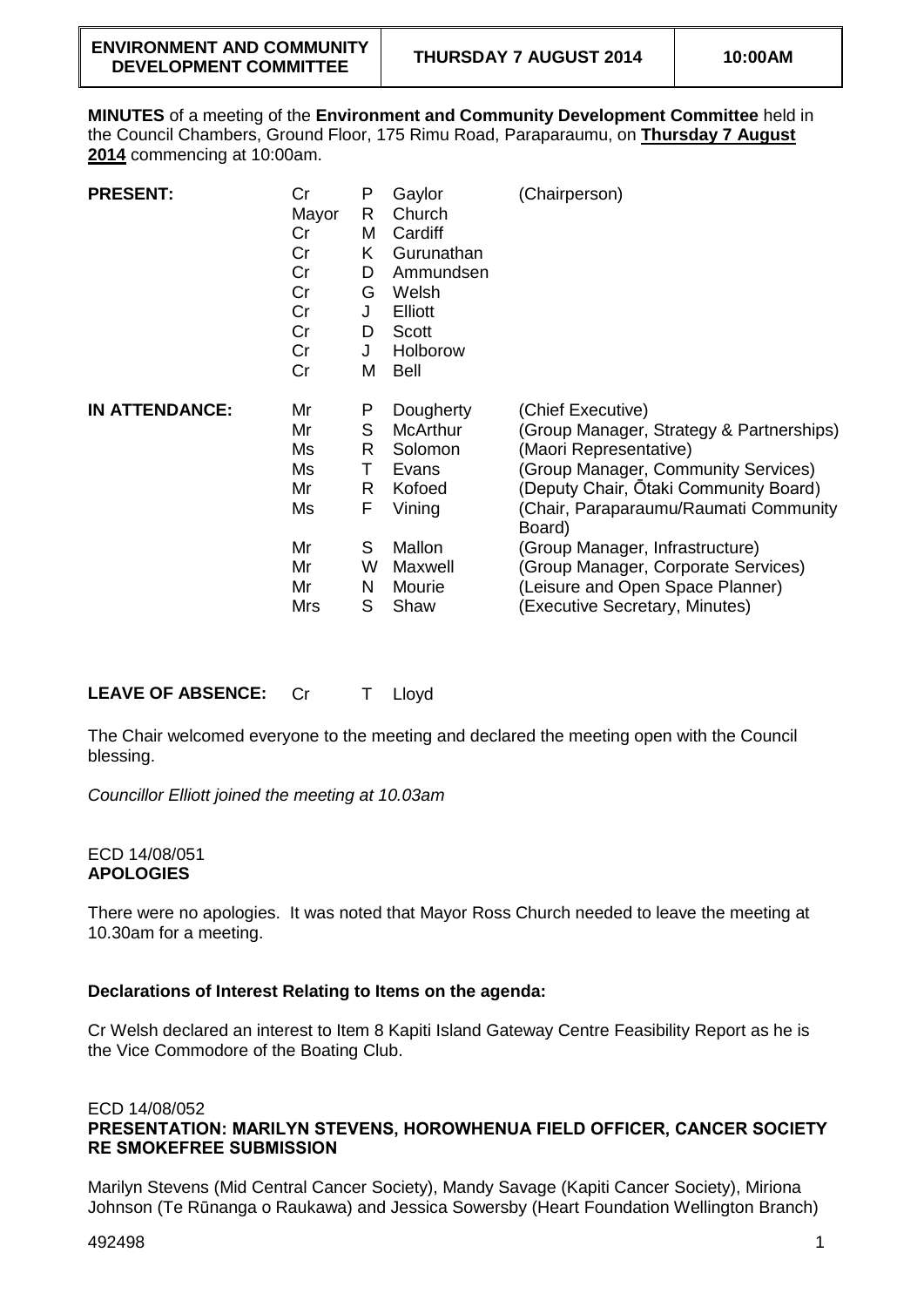spoke to the Committee in regards to the development of a Smokefree Outdoors Areas policy proposal. They congratulated the Council on the Smokefree Parks and Playgrounds Policy developed in 2007 and implemented from December 2008.

The Cancer Society Central District and Kapiti Coast, the Heart Foundation, Te Rūnanga o Raukawa and Regional Public Health recommend that:

- Kāpiti Coast District Council includes the New Zealand Smokefree 2025 goal in their longterm plan.
- Kāpiti Coast District Council review current signage in playgrounds, parks and sports grounds in regards to number, size and visibility of them.
- Kāpiti Coast District Council develops a Smokefree/Auahi Kore policy for outdoor public areas and Council and additional new areas and events.

Regional Public Health has offered a \$2,000 grant to assist with this policy.

The following points emerged from discussions:

- having larger Smokefree signs;
- consultation with the Community;
- Council would not be able to respond to complaints around Smokefree areas;
- there is no budget assigned to this work currently.

### *The Mayor left the meeting at 10.35am.*

It was agreed that Council Staff would bring a report back to the Committee outlining the process which was undertaken to develop the current policy and scoping and a staged approach to work with partners to support the Government's Smokefree 2025 goal.

#### ECD 14/08/053 **PUBLIC SPEAKING**

- 1. Sylvia Irwin spoke about the Tasman Lakes Subdivision Management Plan Group being reinstated , Road safety issues at Tasman Lakes and Smart Meters.
- 2. Jennifer James spoke about Smart Meters with a focus on how the meters can affect your health.

*Cr Bell left the meeting at 10.56am and returned at 10.58am.*

Cr Scott asked if Council Staff could find out if we have received any information from Advance Metering Services Ltd in regards to installation of Smart Meters.

# **ECD 14/08/054 CHAIRPERSON'S/MEMBERS' BUSINESS**

#### **(a) Public Speaking time responses**

Council would provide a written response to Sylvia Irwin's questions.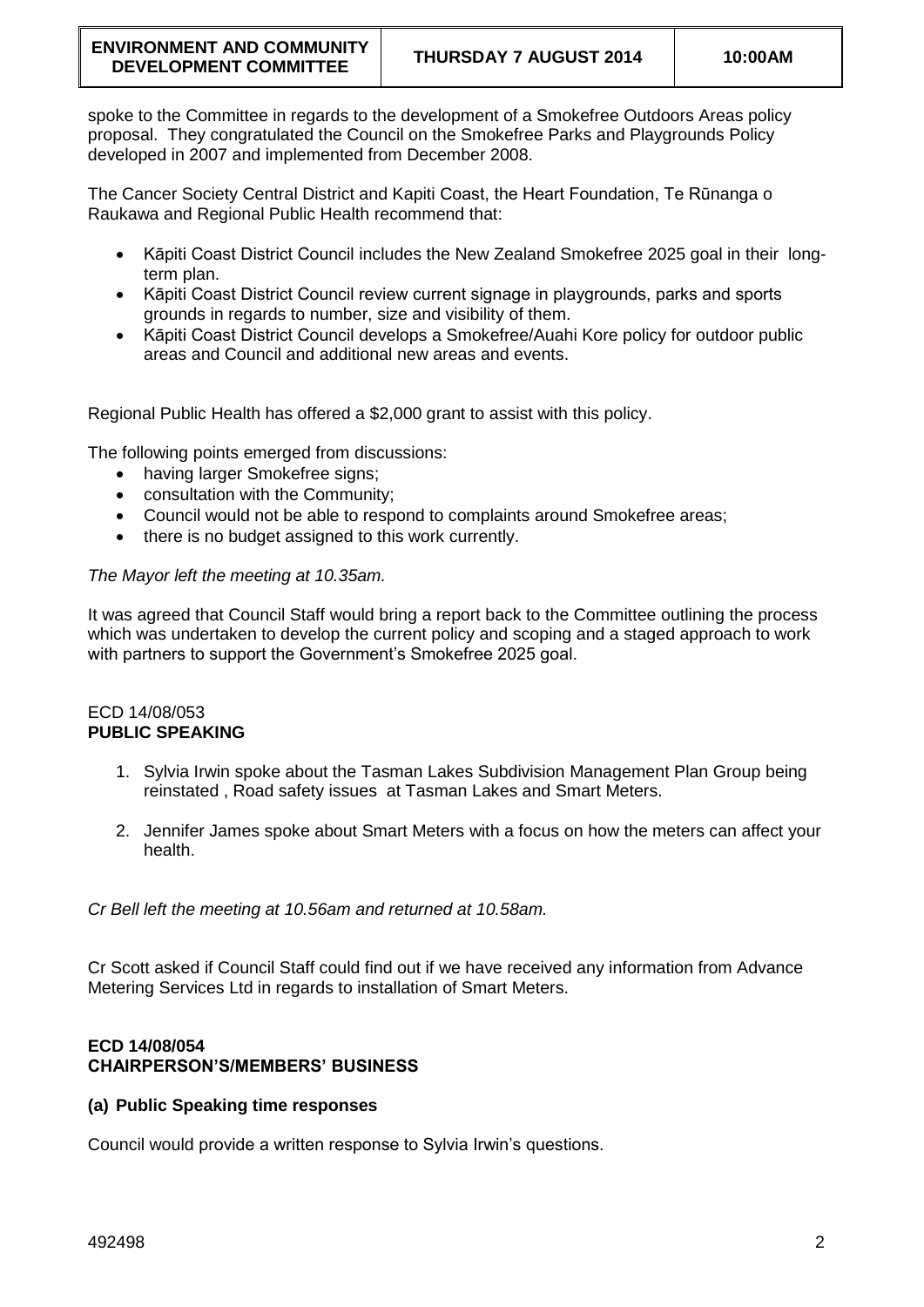# **(b) Leave of Absence**

None was requested.

# **(c) Matters of an Urgent Nature**

There were no matters of urgent nature.

### ECD 14/08/055 **KAPITI ISLAND GATEWAY CENTRE FEASIBILITY REPORT (SP-14-1150)**

The purpose of this report was to present the feasibility study for the Kāpiti Island Centre Gateway.

Ross Corbert and Tim Burns from TRC Tourism gave an overview of the feasibility report.

The following points emerged from discussions. Diverse parties could be interested, for example:

- Working with Rotary Pathways to complete the boardwalk;
- Minister of Conservation was supportive of this idea but there was no funding for it;
- Businesses in the District:
- Iwi.

It was noted that Councillors would like to see some work happening in this area in the short term with respect to biosecurity needs and Tikotu Stream could be a feature for this area.

#### *The Mayor re-joined the meeting at 11.29am*

On timing, it was suggested that it would be useful to monitor the visitor numbers to Kāpiti Island for a year and then review.

# **MOVED (Gaylor/Cardiff)**

**That the Committee receives the Kāpiti Island Gateway Centre Feasibility Study as attached in Appendix 1 to report SP-14-1150.** 

**That the Council works with key stakeholders and potential funders to explore opportunities for creating a Gateway Centre including short term improvements if funding is available.**

# **CARRIED**

It was noted that Councillor Welsh abstained from voting due to his declared interest in the item.

Councillor Elliott proposed the following motion.

That the Council consults with the community to gauge whether or not there is an interest in a community owned trust to own and operate the building.

The motion lapsed for want of a seconder.

*The meeting adjourned at 11.55am and reconvened at 12.04pm*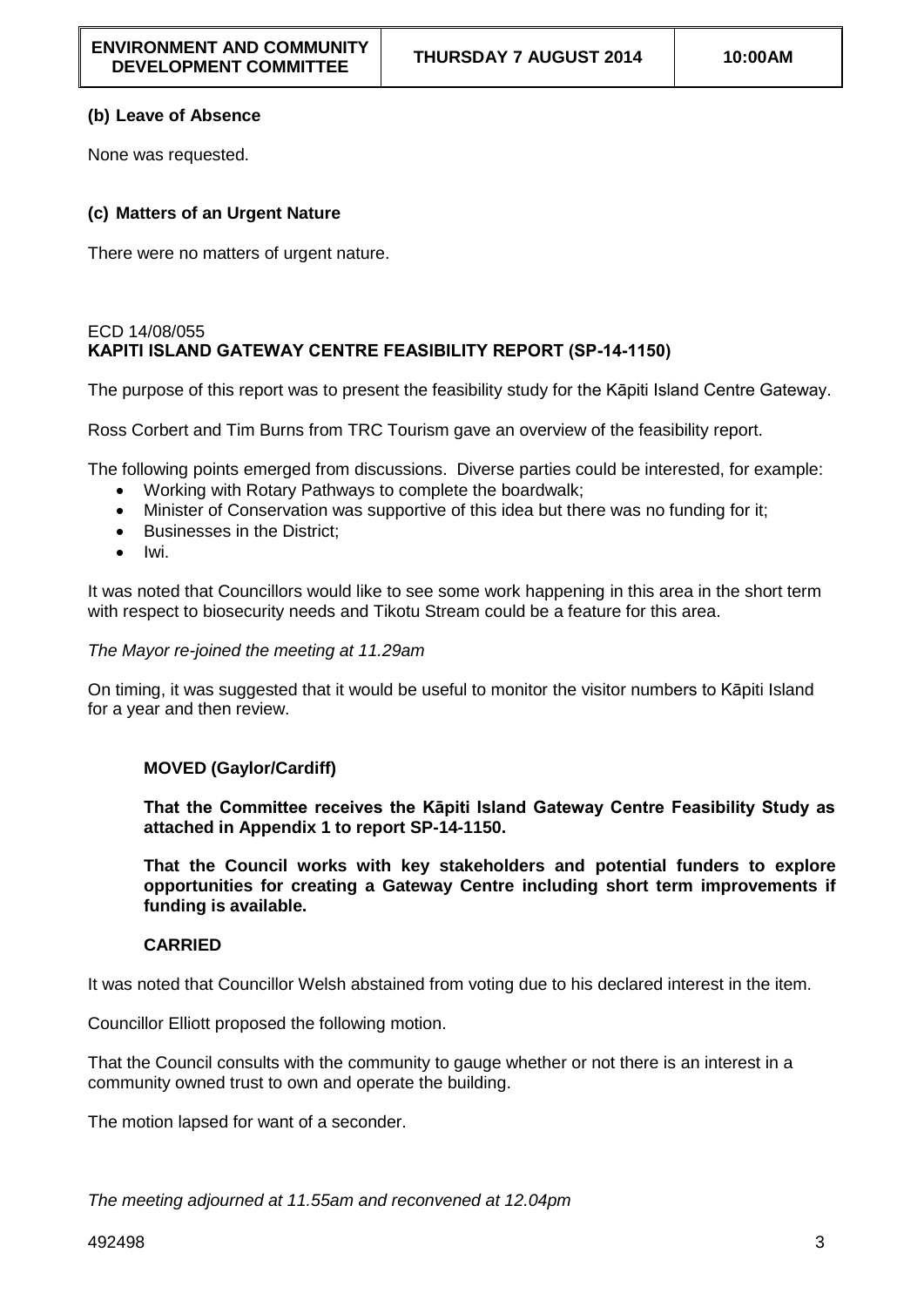### ECD 14/08/056 **PRESENTATION: BARRY LUCINSKY**

Malcolm Thomas from Silaca Glass Crushers gave an update. He had also presented to the Mayoral Forum.

Barry Lucinsky gave an update on the awards he has received including Kāpiti Coast District Council Civic Award, Finalist Senior New Zealander of the Year, Semi Finalist New Zealand of the year, Semi Finalist Innovator of the year all from 2013 and also gave a summary of his travels to Australia in relation to glass crushing.

### ECD 14/08/057 **PROPOSED DISTRICT POLICY FOR TREES ON COUNCIL ADMINISTERED LAND (CS-13- 1088)**

Nathan Mourie, Leisure and Open Space Planner spoke to this report.

The following points emerged from discussions:

- Council staff were working with Electra on processes around trees;
- Have a vision statement so the Community understand Council's intent;
- The issues around pollarding, this section needed to be looked at:
- Discussions around medicinal plants and fruit trees;
- Issues around commemorative trees.

The draft policy would be amended to reflect the agreed changes. The issue around Paraparaumu Primary School trees obstructing signage would also be examined.

#### **MOVED (Welsh/Ammundsen)**

**That the Committee recommends that the District Policy for Trees on Council Administered Land referenced in Appendix 1 of report CS-13-1088 be sent to Community Boards for feedback, distributed for public consultation and submissions considered within the framework of the policy prior to adoption.**

#### **CARRIED**

ECD 14/08/058 **LEASE CONCESSION TO OCCUPY LAND AT KAITAWA RESERVE, THE SCOUT ASSOCIATION OF NEW ZEALAND (PARAPARAUMU SCOUT GROUP) (CS-12-764)**

**MOVED (Scott/Bell)**

**That Council enters into a concession for 10 years with two further 10 year rights of renewal, commencing 01 September 2014 with The Scout Association of New Zealand (Paraparaumu Scout Group), for the land at Kaitawa Reserve shown in Appendix 2 to report CS-12-764 at an annual rental set by the Council in the Long Term Plan or Annual Plan.**

#### **CARRIED**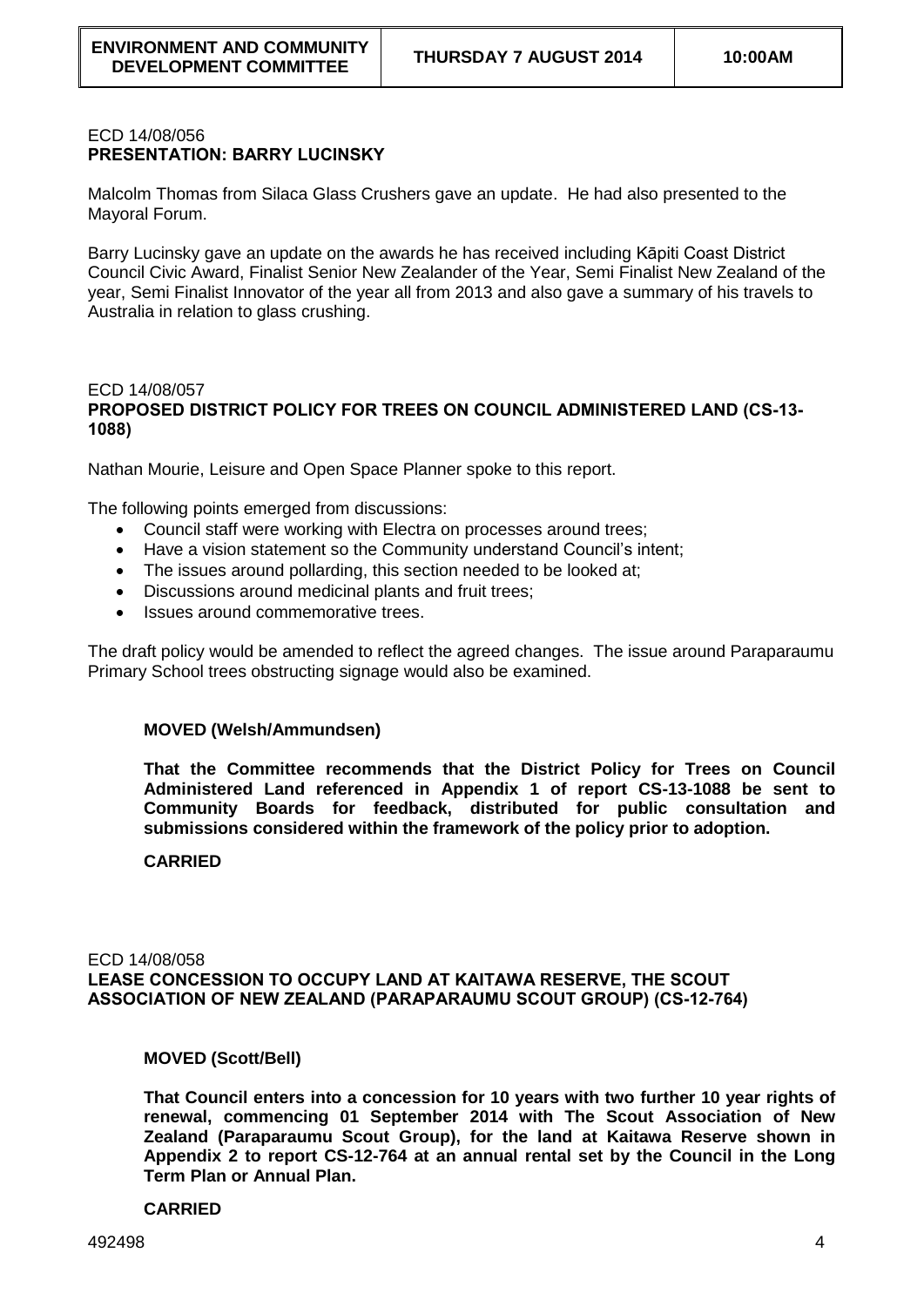ECD 14/08/059

**LEASE CONCESSION TO OCCUPY LAND AT TE ATIAWA PARK, THE SCOUT ASSOCIATION OF NEW ZEALAND (PARAPARAUMU BEACH SCOUT GROUP) (CS-12-760)**

**MOVED (Ammundsen/Bell)**

**That the Committee gives approval to enter into a concession for 10 years with two further 10 year rights of renewal, commencing 01 September 2014, with The Scout Association of New Zealand (Paraparaumu Beach Scout Group), for the land at Te Atiawa Park shown in Appendix 2 to report CS-12-760 at an annual rental set by the Council in the Long Term Plan or Annual Plan.**

**CARRIED**

ECD 14/08/060

**LEASE CONCESSION TO OCCUPY LAND AT RUSSELL RESERVE, THE SCOUT ASSOCIATION OF NEW ZEALAND (WAIKANAE) (CS-13-786)**

**MOVED (Gurunathan/Welsh)**

**That the Committee gives approval to enter into a concession for 10 years with two further 10 year rights of renewal, commencing 01 September 2014, with The Scout Association of New Zealand (Waikanae Scout Group) for the land at Russell Reserve shown in Appendix 2 to report CS-13-786 at an annual rental set by the Council in the Long Term Plan or Annual Plan.**

**CARRIED**

### ECD 14/08/061 **CONFIRMATION OF MINUTES**

**MOVED (Ammundsen/Elliott)**

**That the minutes of the 26 June 2014 meeting of the Environment and Community Development Committee be confirmed as a true and accurate record.** 

**CARRIED**

#### ECD 14/08/062 **MATTERS UNDER ACTION**

The Chair advised that the Raumati Pool Feasibility Plan was on hold.